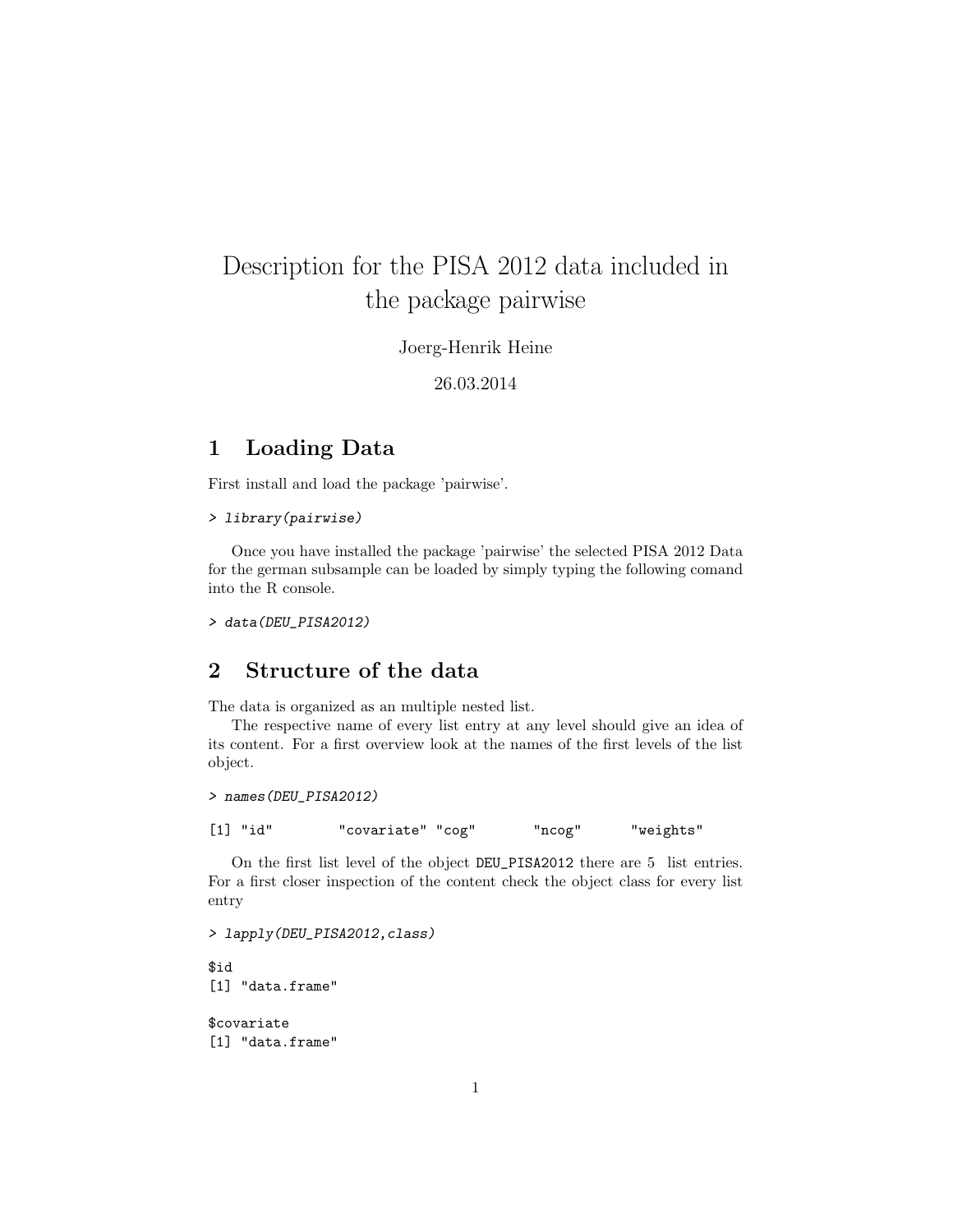```
$cog
[1] "list"
$ncog
[1] "list"
$weights
[1] "data.frame"
```
Three of the five list entries at first level are data frames, which hold the following kind of data. ID-Variables in the first list entry, additional variables like gender in the second list entry and case weights and replicate weights in the last list entry.

## 2.1 ID Variables

> names(DEU\_PISA2012\$id)

[1] "INT\_MACH\_ID" "SCHOOLID" "StIDStd" "BOOKID" "QuestID"

- the variable INT\_MACH\_ID is an unique identifire for every case in regard to the international data set – which is not included in this package.
- the variable SCHOOLID groups every case into the school level when drawing the sample using school lists for the german subsample.
- the variable StIDStd is an unique identifire for every case in regard to the international german subsample.
- the variable BOOKID indicates which booklet each paticipant from the german subsample was assigned to. The following comand returns the frequencies for the booklet variable:

> table(DEU\_PISA2012\$id\$BOOKID)

1 2 3 4 5 6 7 8 9 10 11 12 13 20 379 385 353 351 374 361 386 390 387 367 377 370 382 139

There are 14 booklets. Each booklet from "1" to "13" is part of the rotated design for the assessment of the three competencies (math, reading, science). Booklet "20" is the so called UH-booklet, containing items from the regular itemset but is a shortened Version of the regular booklets.

- the variable QuestID indicates which of the rotated questionaire-booklets, assessing the non cognitive constructs, was assigned to each paticipant from the german subsample.
	- > table(DEU\_PISA2012\$id\$QuestID)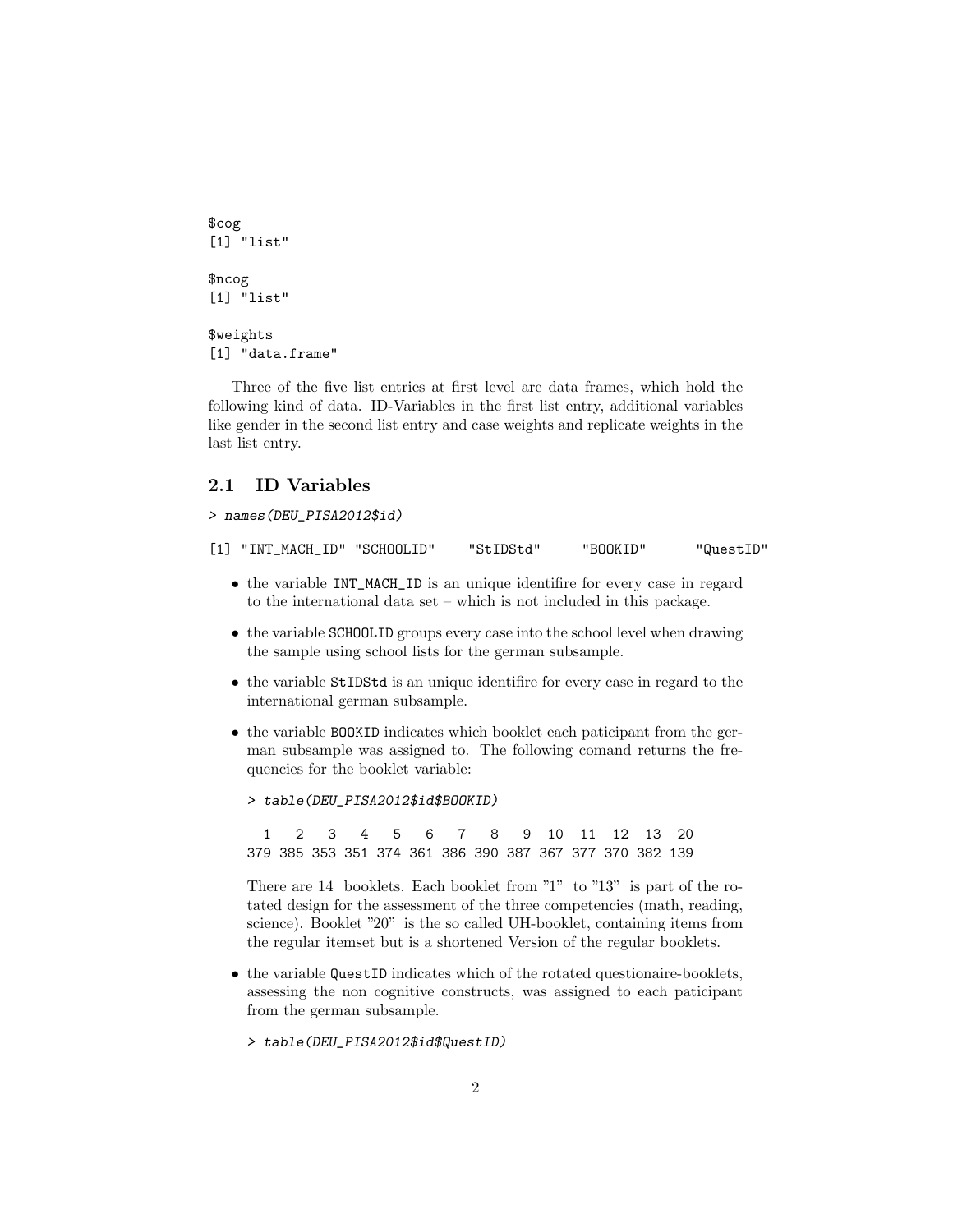1 2 3 5 1627 1654 1581 139

There are 4 different questionaire-booklets. Questionaire-booklets "1" to "3" are regular versions and "5" was a short version (UH-version).

## 2.2 Additional Variables (covariate)

> names(DEU\_PISA2012\$covariate)

```
[1] "EASY" "GRADE" "PROGN" "REPEAT" "AGE" "SEX"
```
- EASY indicates whether an easier-booklet, containing only easy items from the regular itemset, was given to the paticipant. As there was no easierbooklet assigned to any participant in the international german subsample, this variable is rather a constant.
- GRADE indicates the relative grade of each participant, relating to the target population.
- PROGN indicates national study program, which is 'Schulart' in german language.
- REPEAT indicates whether an paticipant repeated a class (at any grade).
- AGE the age of the paticipant.
- SEX the gender.

## 2.3 Cognitive Variables (PISA competencies)

> names(DEU\_PISA2012\$cog)

## [1] "pv" "dat"

This list level contains the plausible values pv drawn from the international scalig procedure as well as the scored responses dat of the participants answering to the questions coresponding to the three PISA competencies (math, reading and science ).

## 2.3.1 plausible values (pv)

- > names(DEU\_PISA2012\$cog\$pv)
- [1] "MATH" "READ" "SCIE"

for any of the three PISA competencies 5 plausible values were drawn, which are stored as a list with length 5.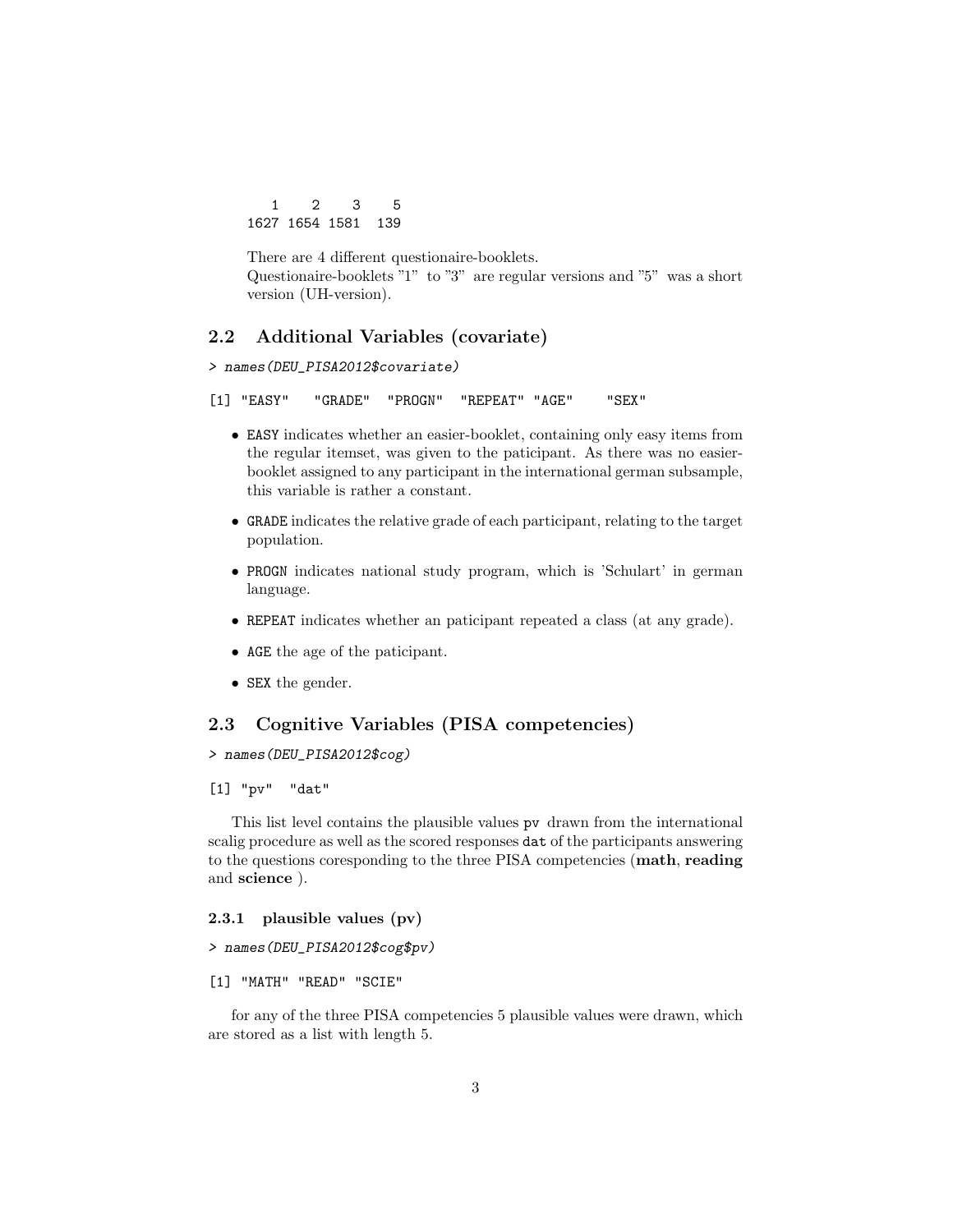> names(DEU\_PISA2012\$cog\$pv\$MATH)

[1] "PV1MATH" "PV2MATH" "PV3MATH" "PV4MATH" "PV5MATH"

> names(DEU\_PISA2012\$cog\$pv\$READ)

[1] "PV1READ" "PV2READ" "PV3READ" "PV4READ" "PV5READ"

> names(DEU\_PISA2012\$cog\$pv\$SCIE)

[1] "PV1SCIE" "PV2SCIE" "PV3SCIE" "PV4SCIE" "PV5SCIE"

Any of the respective list entries covers all participants in the german subsample and therefor has a lenght of  $5001$  (cases) – e.g.:

> length(DEU\_PISA2012\$cog\$pv\$MATH\$PV1MATH)

[1] 5001

2.3.2 scored data and missing incidenz matrices (dat)

> names(DEU\_PISA2012\$cog\$dat)

[1] "MATH" "READ" "SCIE"

The list level DEU\_PISA2012\$cog\$dat contains the scored data and missing incidence matrices for any of the three PISA competencies.

The complete (sub-) structure of the list level DEU\_PISA2012\$cog\$dat is returned by the following R-comand.

> rapply(DEU\_PISA2012\$cog\$dat,names,classes = "list",how="list")

\$MATH \$MATH\$resp NULL \$MATH\$inc7 NULL \$MATH\$inc8 NULL \$READ \$READ\$resp NULL \$READ\$inc7 NULL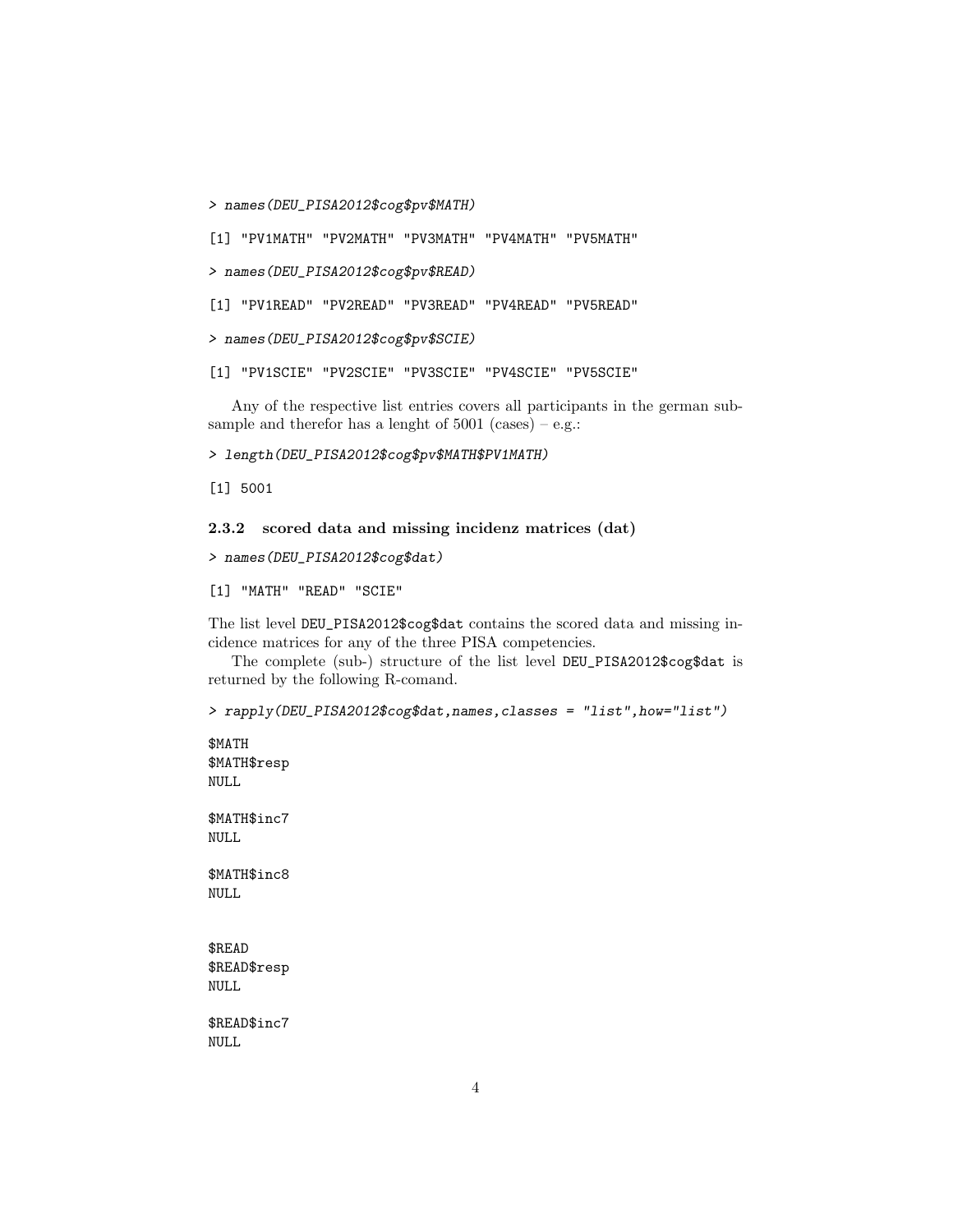\$READ\$inc8 NULL \$SCIE \$SCIE\$resp NULL \$SCIE\$inc7 NULL \$SCIE\$inc8 NULL

As an example we demonstrate the structure using the MATH domain:

> names(DEU\_PISA2012\$cog\$dat\$MATH)

[1] "resp" "inc7" "inc8"

For any of the three competence domains there are three list entries at that list level, which contain the scored responses ( resp ), an icidence matrix for missing by design ( inc7 ) and an icidence matrix for not reached items ( inc8 ). All of the three entries are stored as matrices, which have the same dimensionality.

## > dim(DEU\_PISA2012\$cog\$dat\$MATH\$resp)

[1] 5001 84

> dim(DEU\_PISA2012\$cog\$dat\$MATH\$inc7)

[1] 5001 84

> dim(DEU\_PISA2012\$cog\$dat\$MATH\$inc8)

## [1] 5001 84

The values in DEU\_PISA2012\$cog\$dat\$MATH\$resp range from 0 to  $2$  – with NA values removed. These vlues in DEU\_PISA2012\$cog\$dat\$MATH\$resp represent the scored responses of the participants following an partial-credit-scoring approach – with the folowing meaning:

- $\bullet$  0 = wrong
- $\bullet$  1 = correct / or partial correct (*if there is a third category for the respective* item)
- $2 =$  correct (if there is a third category for the respective item)

The NA values in the resp matrix have two meanings: either missing by (rotated) design or not reached. Either meaning of an respective NA value is coded in the two incidence matices named inc7 and inc8.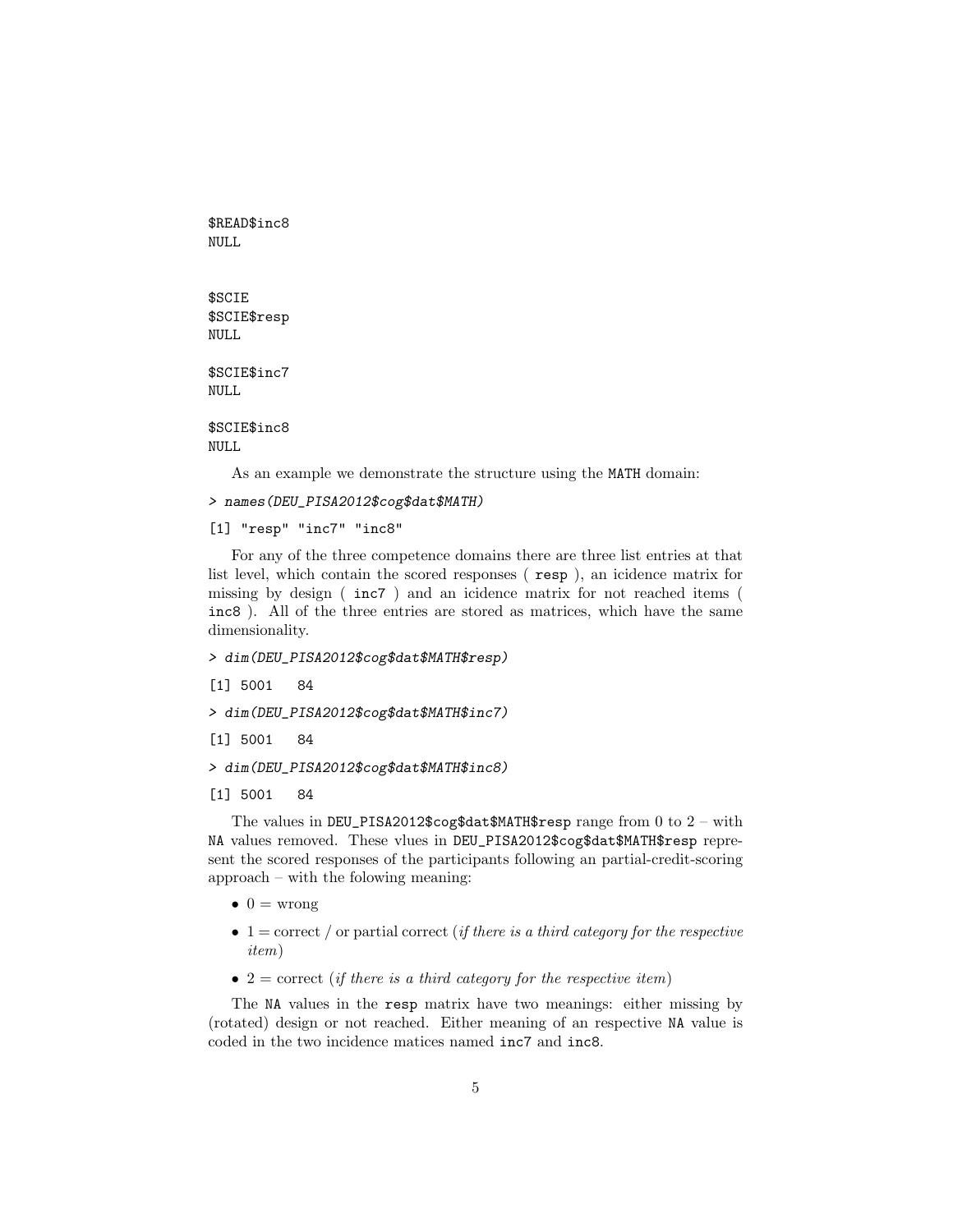## 2.4 "Non Cognitive" Variables

> names(DEU\_PISA2012\$ncog)

[1] "wle" "dat"

this list level contains the scales and item responses of the "non-cognitive" constructs, assessed in the student-questionaire.

### 2.4.1 wle scaled constructs (wle)

```
> names(DEU_PISA2012$ncog$wle)
```

| [1] "TEACHSUP" "COGACT" |          | "DISCLIMA" "MTSUP"             | "CLSMAN" | "STUDREL." |
|-------------------------|----------|--------------------------------|----------|------------|
| "FAMCON" וF7            | "INTMAT" | "MATHEFF" "SCMAT"              | "ANXMAT" | "SUBNORM"  |
| [13] "FAILMAT"          |          | "MATINTFC" "MATWKETH" "MATBEH" |          |            |

The level DEU\_PISA2012\$ncog\$wle contains the scaled values (wle–estimates) for a selection of 16 constructs out of 52 constructs beeing assesed in PISA 2012. The selection of the 16 constructs is more or less arbitrary, following the personal intresst of the author of the package 'pairwise'. The wle-estimates are based on the responses on the respective items in the student-questionaire, as a result of the international scaling procedure.

### 2.4.2 item responses for "non-cognitive" constructs (dat)

> names(DEU\_PISA2012\$ncog\$dat)

| [1] "TEACHSUP" "COGACT" |           | "DISCLIMA" "MTSUP"             | "CLSMAN" | "STUDREL." |
|-------------------------|-----------|--------------------------------|----------|------------|
| [7] "FAMCON"            | " TNTMAT" | "MATHEFF" "SCMAT"              | "ANXMAT" | "SUBNORM"  |
| [13] "FAILMAT"          |           | "MATINTFC" "MATWKETH" "MATBEH" |          |            |

For any of the 16 "non-cognitive" constructs there are four list entries at that list level.

As an example we demontstrate the further structure using the "non-cognitive" construct CLSMAN :

### > names(DEU\_PISA2012\$ncog\$dat\$CLSMAN)

## [1] "resp" "inc7" "inc8" "inc9"

These 4 matrices contain the scored responses resp , an icidence matrix for missing (by design) inc7 , an icidence matrix for invalid responses inc8 and an icidence matrix for missing (by testee) responses inc9 . All of the three entries are stored as matrices, which have the same dimensionality.

### > lapply(DEU\_PISA2012\$ncog\$dat\$CLSMAN,dim)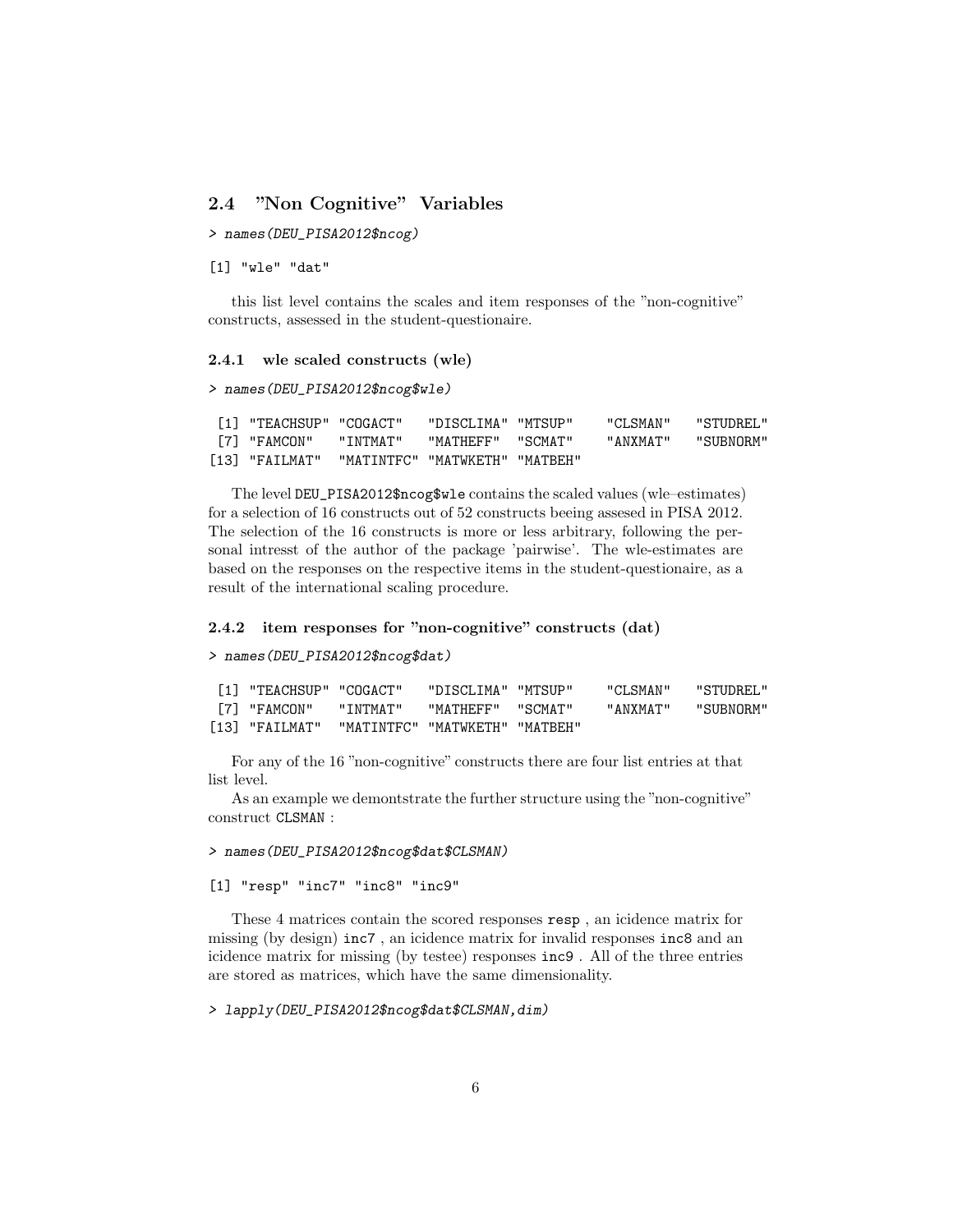\$resp [1] 5001 4 \$inc7 [1] 5001 4 \$inc8 [1] 5001 4 \$inc9 [1] 5001 4

For any of the 16 "non-cognitive" constructs the list level entry resp is a matrix with named columns giving the international PISA item names.

> colnames(DEU\_PISA2012\$ncog\$dat\$CLSMAN\$resp)

[1] "ST85Q01" "ST85Q02" "ST85Q03" "ST85Q04"

## 2.5 Case Weights and Replicate Weights

The last list level DEU\_PISA2012\$weights finaly contains the FINAL STU-DENT WEIGHT (W\_FSTUWT) and the FINAL STUDENT REPLICATE BRR-FAY WEIGHTS ( W\_FSTR1 to W\_FSTR80 ) and few other weighting variables used in the international analysis procedure.

## > names(DEU\_PISA2012\$weights)

| [1]  | "W_FSTUWT" | "W_FSTR1"  | "W_FSTR2"  | "W_FSTR3"    | "W_FSTR4"  |
|------|------------|------------|------------|--------------|------------|
| 161  | "W_FSTR5"  | "W_FSTR6"  | "W_FSTR7"  | "W_FSTR8"    | "W_FSTR9"  |
| [11] | "W FSTR10" | "W_FSTR11" | "W_FSTR12" | "W_FSTR13"   | "W_FSTR14" |
| [16] | "W FSTR15" | "W_FSTR16" | "W FSTR17" | "W FSTR18"   | "W FSTR19" |
| 1211 | "W_FSTR20" | "W_FSTR21" | "W_FSTR22" | "W_FSTR23"   | "W_FSTR24" |
| [26] | "W_FSTR25" | "W_FSTR26" | "W_FSTR27" | "W_FSTR28"   | "W_FSTR29" |
| [31] | "W_FSTR30" | "W_FSTR31" | "W_FSTR32" | "W_FSTR33"   | "W_FSTR34" |
| [36] | "W FSTR35" | "W_FSTR36" | "W FSTR37" | "W_FSTR38"   | "W_FSTR39" |
| 1411 | "W_FSTR40" | "W_FSTR41" | "W_FSTR42" | "W_FSTR43"   | "W_FSTR44" |
| [46] | "W_FSTR45" | "W_FSTR46" | "W_FSTR47" | "W_FSTR48"   | "W_FSTR49" |
| [51] | "W_FSTR50" | "W_FSTR51" | "W_FSTR52" | "W_FSTR53"   | "W_FSTR54" |
| [56] | "W FSTR55" | "W_FSTR56" | "W FSTR57" | "W FSTR58"   | "W_FSTR59" |
| [61] | "W FSTR60" | "W_FSTR61" | "W_FSTR62" | "W_FSTR63"   | "W_FSTR64" |
| [66] | "W_FSTR65" | "W_FSTR66" | "W_FSTR67" | "W_FSTR68"   | "W_FSTR69" |
| [71] | "W_FSTR70" | "W_FSTR71" | "W_FSTR72" | "W_FSTR73"   | "W_FSTR74" |
| [76] | "W_FSTR75" | "W_FSTR76" | "W_FSTR77" | "W_FSTR78"   | "W_FSTR79" |
| [81] | "W FSTR80" | "WVARSTRR" | "VAR UNIT" | "senwgt_STU" |            |